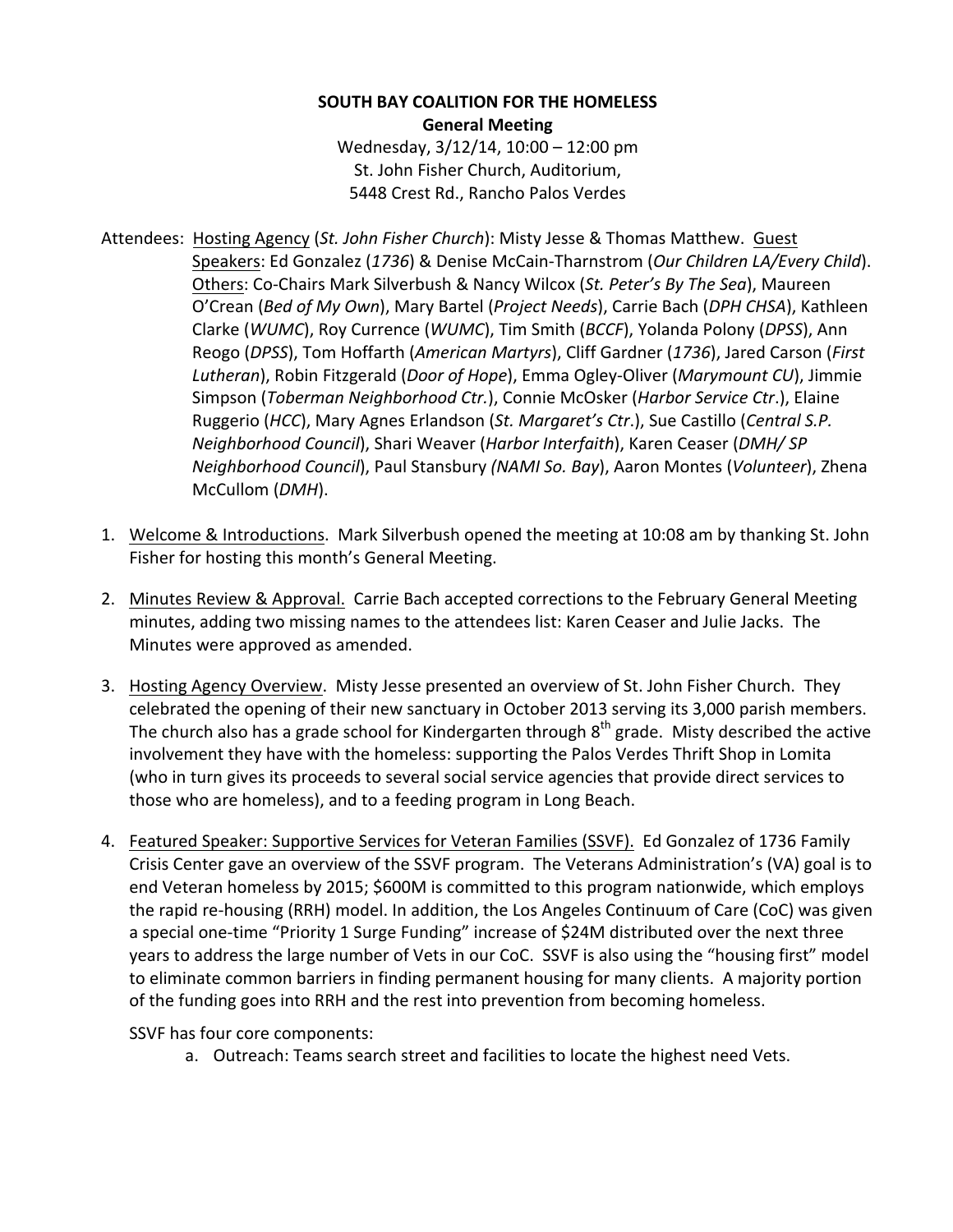- b. Case management: the program is considered short term, with the average client requiring about 90 days of support. An additional 90 days is included if the family needs extended supportive services.
- c. VA benefits enrollment: assist with obtaining VA healthcare services.
- d. Coordinate public benefits: such as Supplementary Security Income, Temporary Aid to Needy Families (TANF – called CalWORKs in California), etc.

There are certain eligibility criteria for families or individuals using this program. Only VA healthcare eligible clients can receive services if they have an honorable or general discharge; "Other than honorable discharge" is not eligible unless they are already "service connected" (i.e., have a documented disability related to military service) or if they served prior to 1980. Other eligibility information includes: Definition of the "family" which can be a single Veteran, one with a partner and not married, or a family where one of the head of households is a Veteran. The Average Medium Income (AMI) limit vary by region but those that fall in the lower bracket of 30% AMI have a higher priority to receive SSFV assistance.

SSFV provides benefits to the entire household, not just the Veteran. For example, childcare is available through this program.

There are three categories of clients:

- 1. Cat 1: those in imminent risk of losing their housing (in 14 or less days)
- 2. Cat 2: those who have been literally homes for less than 90 days
- 3. Cat 3: those who have been homeless for more than 90 days

Other information about this program was brought up: It provides financial assistance for such items as move-in assistance. SSVF case managers will help the Veteran find appropriate housing. It is being integrated in the countywide Coordinated Entry System (CES) system.

The following questions were asked during the presentation:

- 1. *Is this a rental subsidy?* No, just financial assistance for short-term support. For example, utility bills for two months can be paid; utility deposits on a new rental are covered; motel vouchers for families who have already signed a lease and are just waiting until the first of the month to move is also covered; additional background check fees are covered as long as they are directly connected to housing.
- 2. *Where do you find the housing?* The location depends on where the Vet wants to live. 1736 covers Los Angeles and Orange counties. They work with several property managers and have success with landlords in which they have ongoing relations.
- 3. *What about connections to HUD-VASH?* SSVF provides assistance to apply for VASH vouchers (these are like Section 8 Shelter  $+$  Care vouchers that provide longer term wrap around services for generally up to 5 years or as needed).
- 4. *Is there any priority given to those of a certain age?* Veterans from the Irag and Afghanistan conflicts are given priority.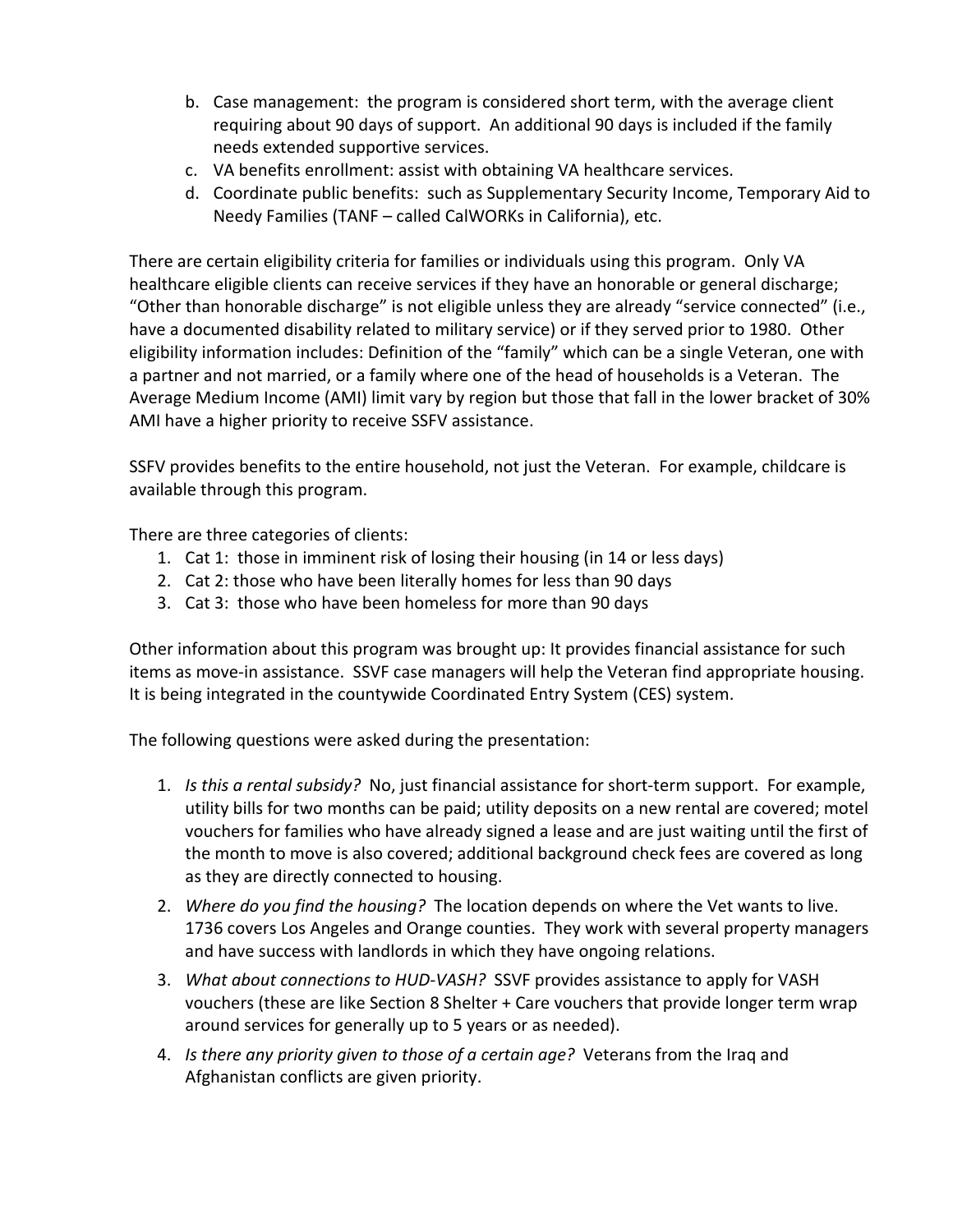- 5. *Can Veterans with "Other Than Honorable Discharge" get SSVF benefits?* These cases can be appealed. Veterans should contact 1736 and it can connect the requester to an appropriate agency to assist with the appeal process.
- 6. *What can we do if some Vets don't want to deal with the VA?* Refer them directly to an SSVF grantee. They will provide the assistance and case management for those who have government institutional challenges.

Mark is writing the annual SSVF report to Congress and thus has a systems-level perspective on this program. He reported that the 80-90% success rate for SSFV nationwide is very impressive, with it having an equally high retention rate (defined as Veterans who have not signed up for additional VA homeless service benefits after successfully exiting the SSVF program). It is also serving 2-3 times more female veterans than other VA programs. The large Year Two funding expansion has been in more rural and suburban areas (Year One was primarily for urban regions), yet has maintained the same high success rate seen in the program's initial year. This is in part due to the heavy emphasis on providing technical assistance and regional training, including focusing on the challenges of dealing with Veterans with substance abuse and mental health challenges.

5. Youth Countywide Resource Guide. Dr. Denise McCain-Tharnstrom gave an overview of this Los Angeles countywide guide. In 2011-12, LA City libraries asked her how to help the Transitional Aged Youth (TAY) connect to services. When she sought out resource guides, she found there were none that addressed the unique needs of this population, so she developed one called a First Response Directory. Los Angeles County Office of Education (LACOE) then asked if she would partner with them to create a guide. She is now meeting with all homeless coalitions countywide to get their assistance with identifying services in their regions that serve homeless youth.

She would like to include area food/meal guides in addition to health, drop-in, shelter, crisis, benefits, employment, and education opportunities. The target audience is youth aged 10-24 years. She is developing a mobile app as well that will have a searchable database. All the resources should be emailed directly to Denise at  $d$ enmct@aol.com. She is going to provide additional information to Nancy for attaining this information, who will forward it to SBCH members.

## 6. Coalition Projects Review & Discussion:

- a. Resource Guide. Misty Jesse distributed 500 copies of the first Harbor Area "pocket guide." It will be emailed to SBCH members for them to copy and distribute. If possible, she suggests it be copied on yellow paper to easily distinguish it from the other two regional guides being developed by Marymount students and St. Margaret's Center staff.
- b. SBCH Retreat Planning. Nancy reported that since most of the goals from our first retreat last May have been met and our coalition membership has grown, it would be good to celebrate these accomplishments as well as to set new goals. A Saturday retreat in either summer or fall is being planned. She is considering having breakout groups with different interests, such as health care, faith based organizations, etc., that can work on topics relevant to that group.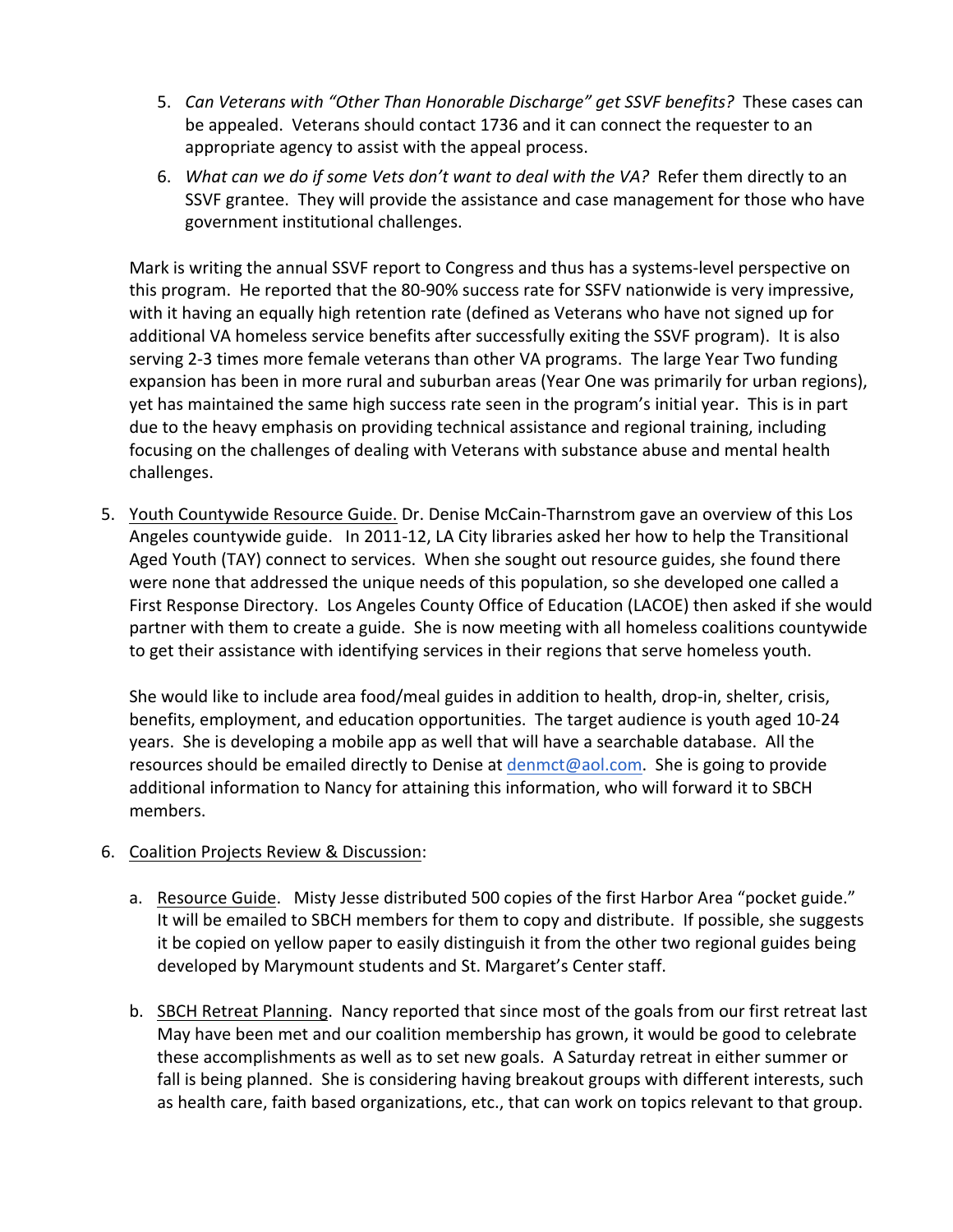7. Report Back: LA CoC. Nancy reported for Jessy Neeham, the SPA 8 alternate to the Coordinating Council. Elections for new primary and alternate representatives to this important council will be held soon. Nominations are due by May 1, 2014. Elections will then take place during the June LAHSA Quarterly Meeting and also via online voting. New members will then be trained in the fall, with them assuming their new positions in January of 2015. Nancy is requesting that our June General Meeting be held in conjunction with LAHSA's Quarterly Meeting to better facilitate the elections. She also encouraged any Coalition members to be involved and consider running for these two positions.

## 8. Co-Chairs' Report Back.

- a. Family Solution Center (FSC): Mark discussed the soon-to-be-released request for proposal (RFP). There currently is no FSC in SPA 8. These will connect families to needed community resources.
- b. Coordinated Entry System (CES): Nancy said the application for this RFP is due April  $18^{th}$ . United Way has asked for one collaborative application from each SPA. Harbor Interfaith Services will be the lead agency, with St. Margaret's also playing a key role in northern SPA 8. The City of Long Beach will also be part of our application. Nancy invited other agencies to join this effort and to contact her ASAP so they could be included in the planning.
- c. Winter Shelter Program. Nancy reported that the South Bay does not have a winter shelter program except for the one in Long Beach. She visited the one operated by First Presbyterian Church of Hollywood (FPCH). This particular shelter is not publically funded but operated by neighboring churches that take responsibility for running the program each week. Those homeless who participate spend the night at FPCH each night during the operating months of January and February. They have identified about 30 individuals that participate in their program. Their model is to build deep relationships with them. In contrast to this approach, the East San Gabriel Valley Coalition for the Homeless (ESGVCH) is funded through LAHSA to provide a shelter for approximately 200 persons. It is also operated by the faith community. Those who are homeless are bussed to the participating church sites. Nancy has a copy of LAHSA's Winter Shelter RFP for anyone interested in viewing this program opportunity. Karen Ceaser is speaking to a group of San Pedro churches to see if there is interest in this.
- d. National Alliance to End Homelessness (NAEH) Conference on Families and Youth. Nancy attended this conference and reported there was a huge emphasis on rapid rehousing, CES, visibility on youth homelessness, e.g., how to count TAY during homeless counts. She encouraged other SBCH members to attend this conference.
- e. FPCH Homelessness Forum. Nancy participated in a forum sponsored by FPCH where members of the Presbyterian denomination shared ideas for how the faith community could be more effectively involved with serving the homeless.